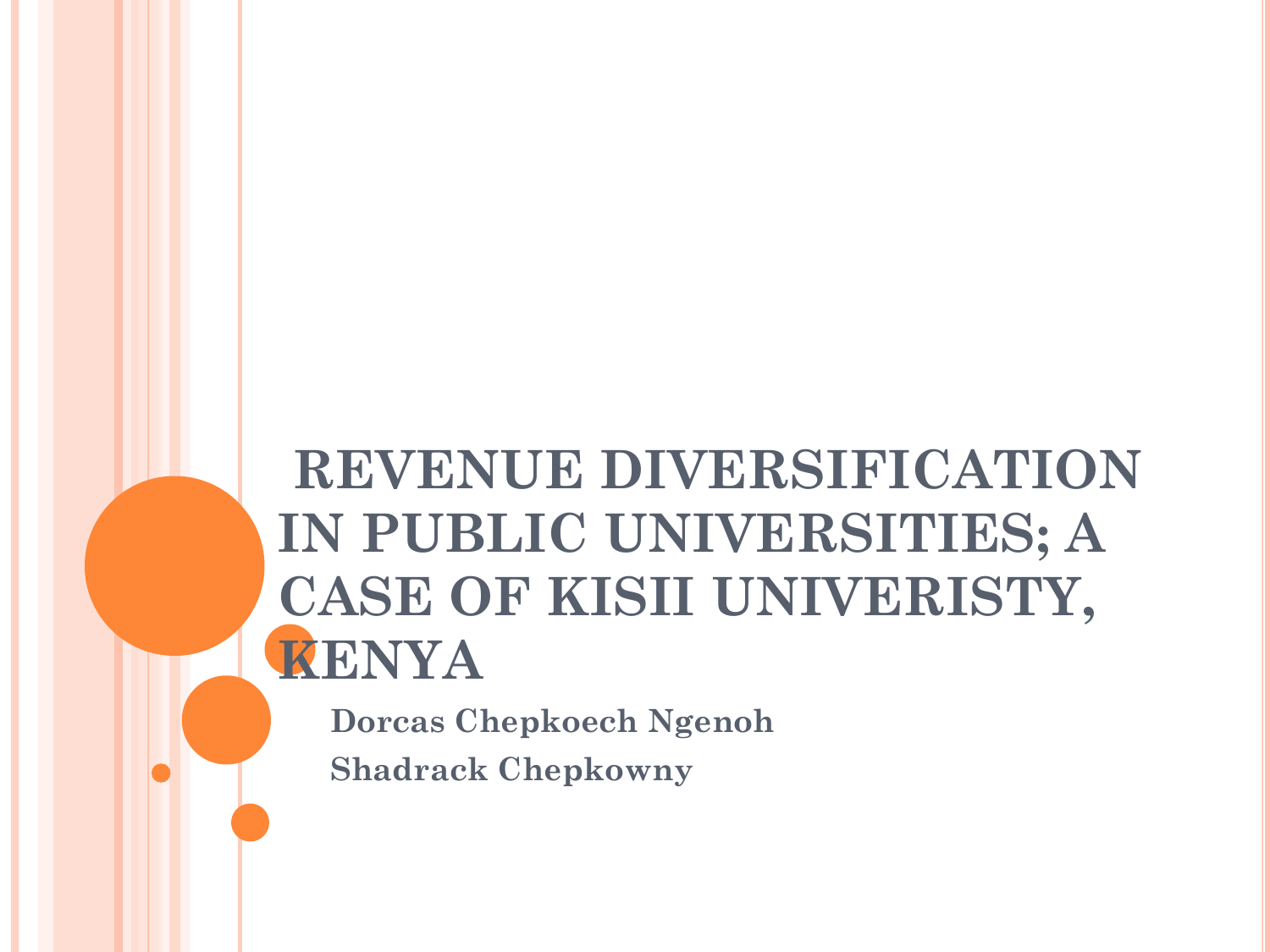## BACKGROUND OF STUDY

- In USA, pressure to maintain quality and competitive standing in the face of menacing resource constraints has become the primary challenge facing colleges and universities (Edwards, 2015).
- Universities are engaging in various revenue diversification means such as development office initiatives
- Most institutions in the United States are aggressively expanding efforts to bring in donations from alumni, private individuals, foundations, and charitable organizations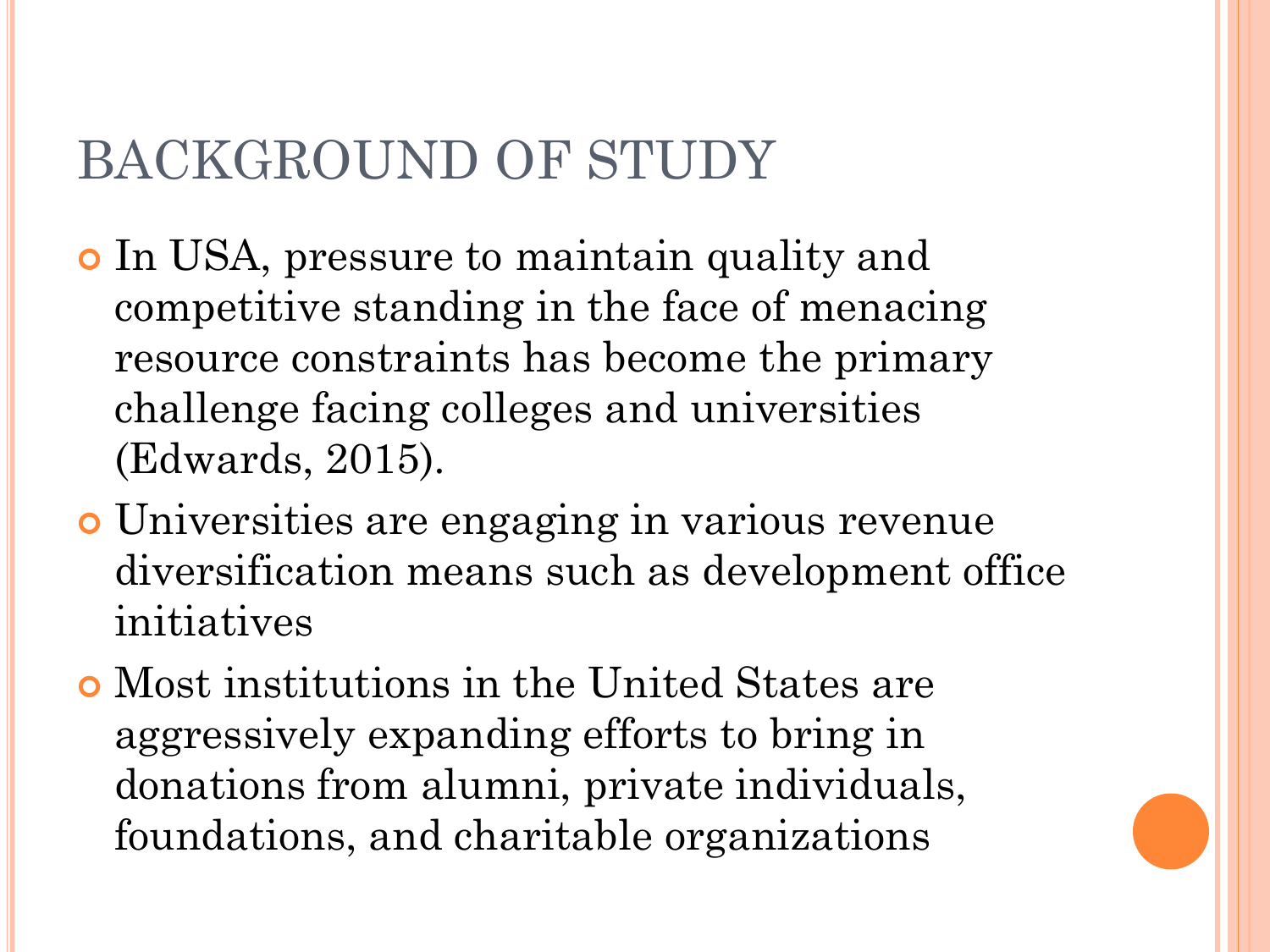- *Research and analysis initiatives: many universities are* reorganizing their research and analysis capabilities in pursuit of revenues. Many have developed technology transfer offices to improve chances for such financial returns from ideas developed on campus
- *Instructional initiatives: many institutions have begun* targeting new markets of learners, focusing on people seeking non-degree trainings like companies.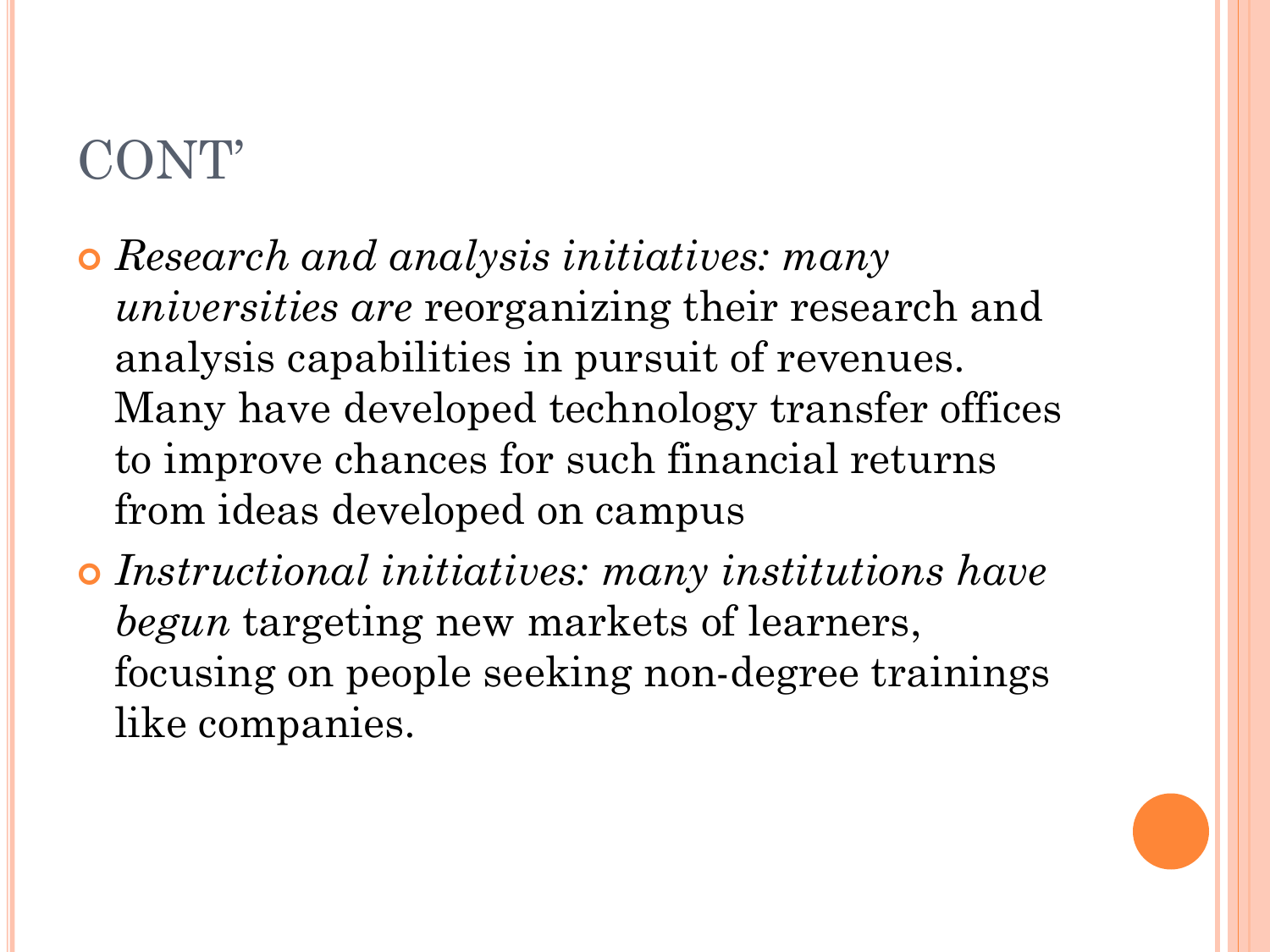*Partnering arrangements with third parties: collaborations in* non-instructional activities with externally based partners can provide new revenues. institutions are allowing other parties to use their resources, such as the expertise of faculty members or facilities, in exchange for additional revenue.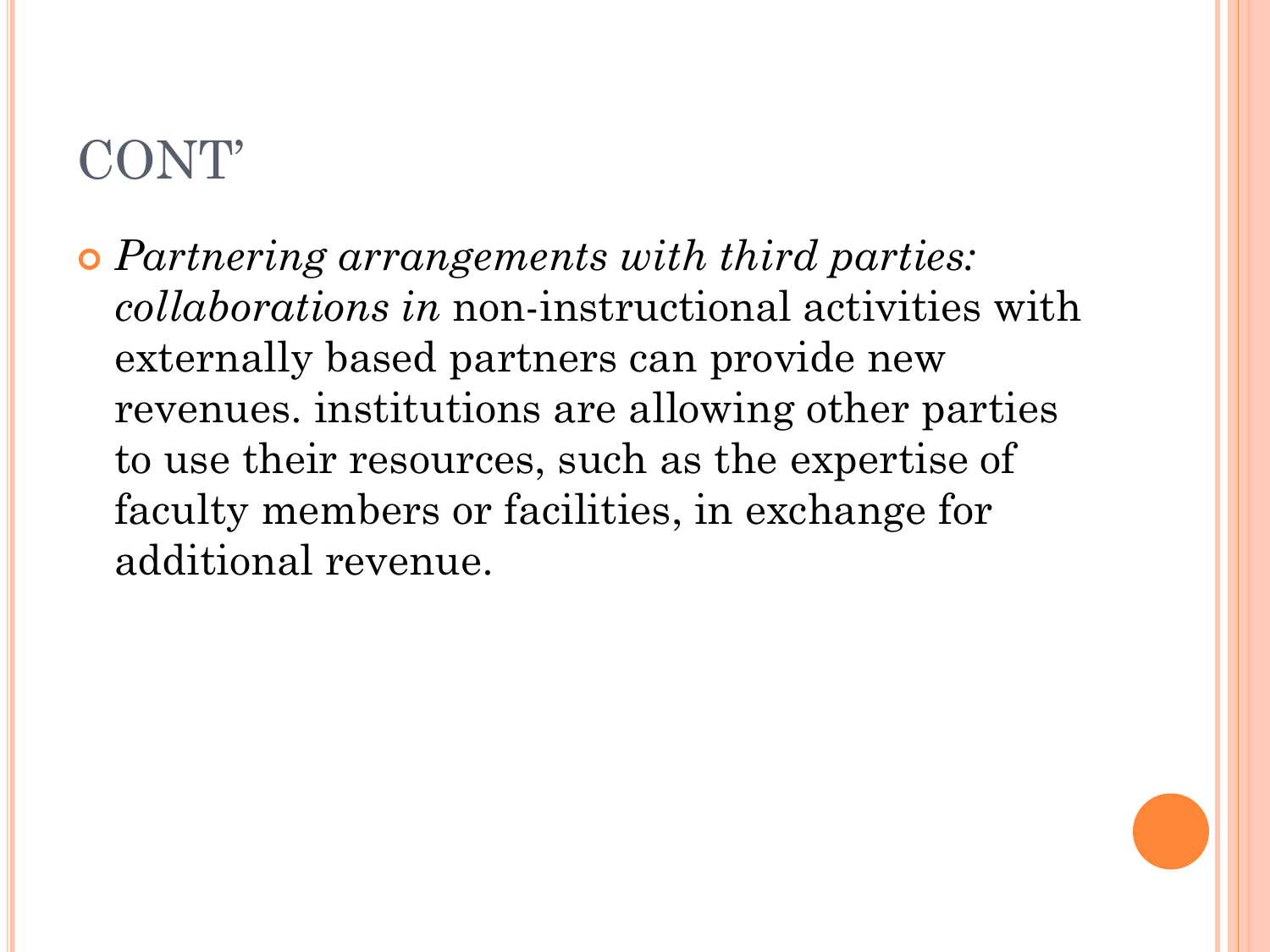- Public universities in developing nations especially those in Africa are facing financing crises. Over the past decade or so, these institutions have continued to receive less financial allocations from their governments than their estimated expenditure.
- Given the prevailing unfavorable economic conditions in developing countries, governments are unable to adequately finance the provision of public services including education.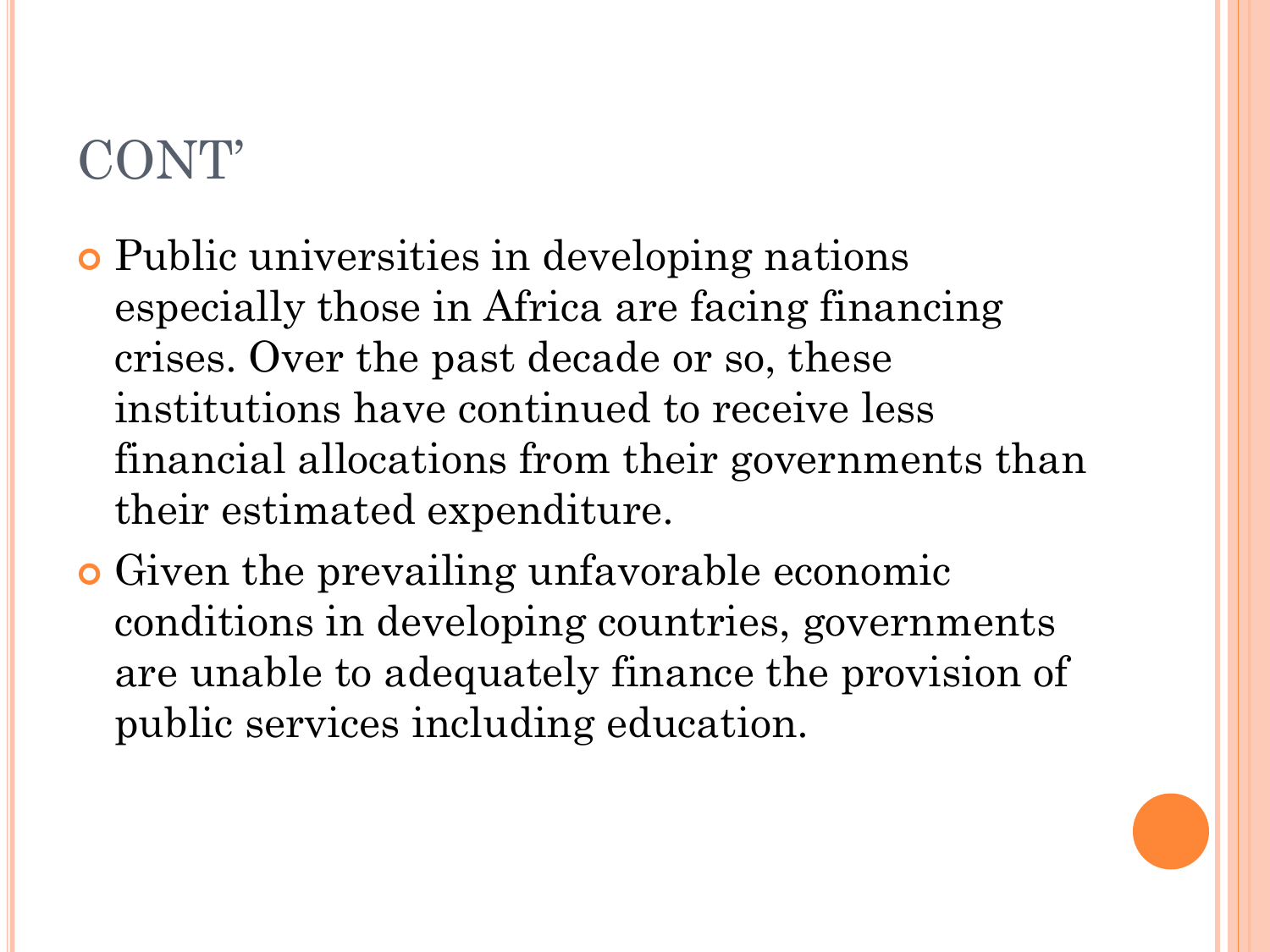- Public universities have been facing a lot of challenges in regards to finance. Most universities are unable to pay their recurrent expenditure and make further investments.
- This has led to closure of some of satellite campuses and strikes among the lecturers due to financial crisis.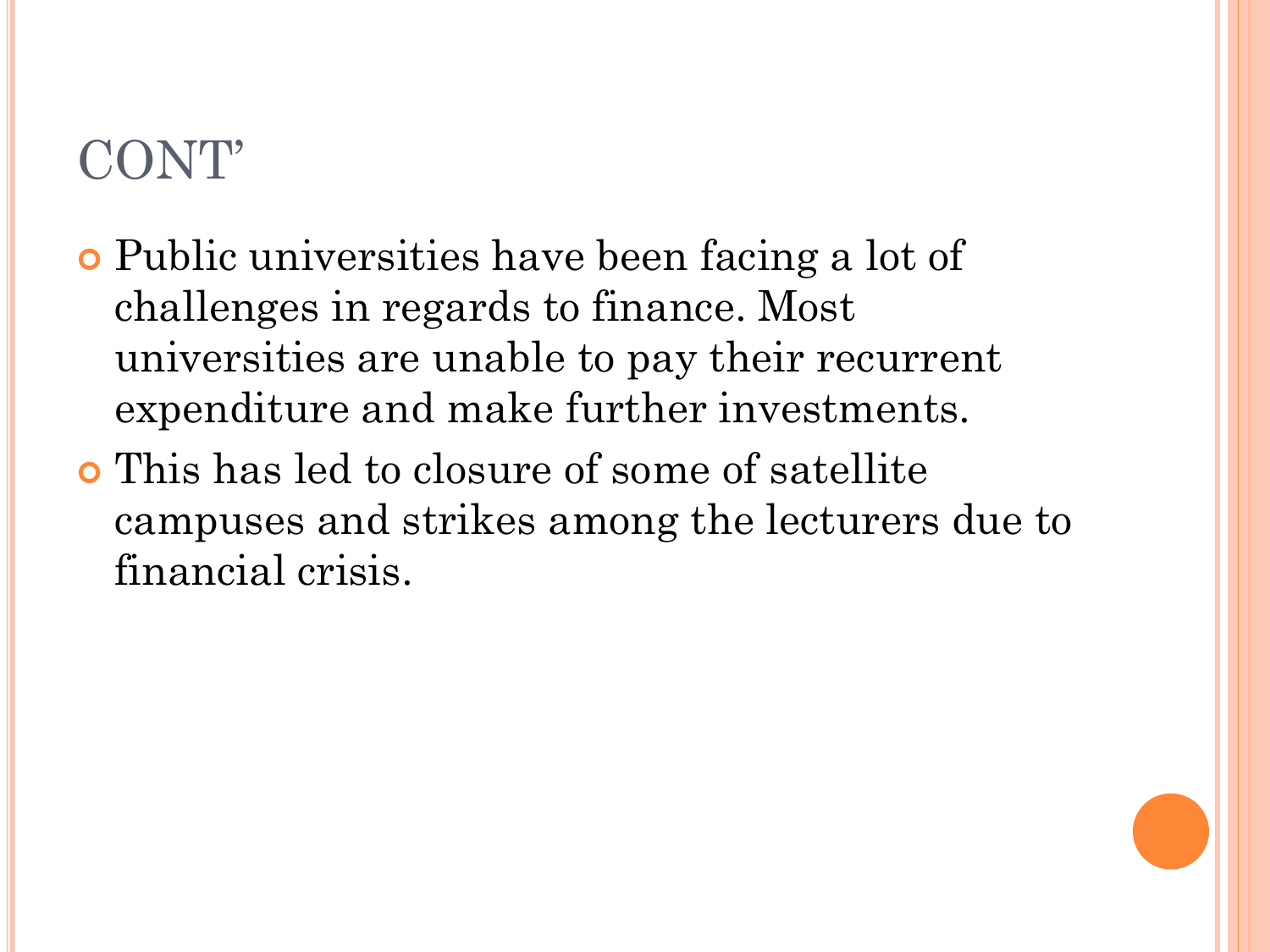#### STATEMENT OF THE PROBLEM

- Universities have been facing financial crises which has led to closure of some campuses. Revenues from tuition fees has also been reducing which is attributed to low enrollment (Sarai, 2013). Universities have not aggressively engaged in other revenue diversification means, despite the knowledge and skills in most of them.
- Revenue diversification just like it has been argued in this study is one of the mechanisms that can be used to improve sustainability of higher education institutions (World Bank, 2010).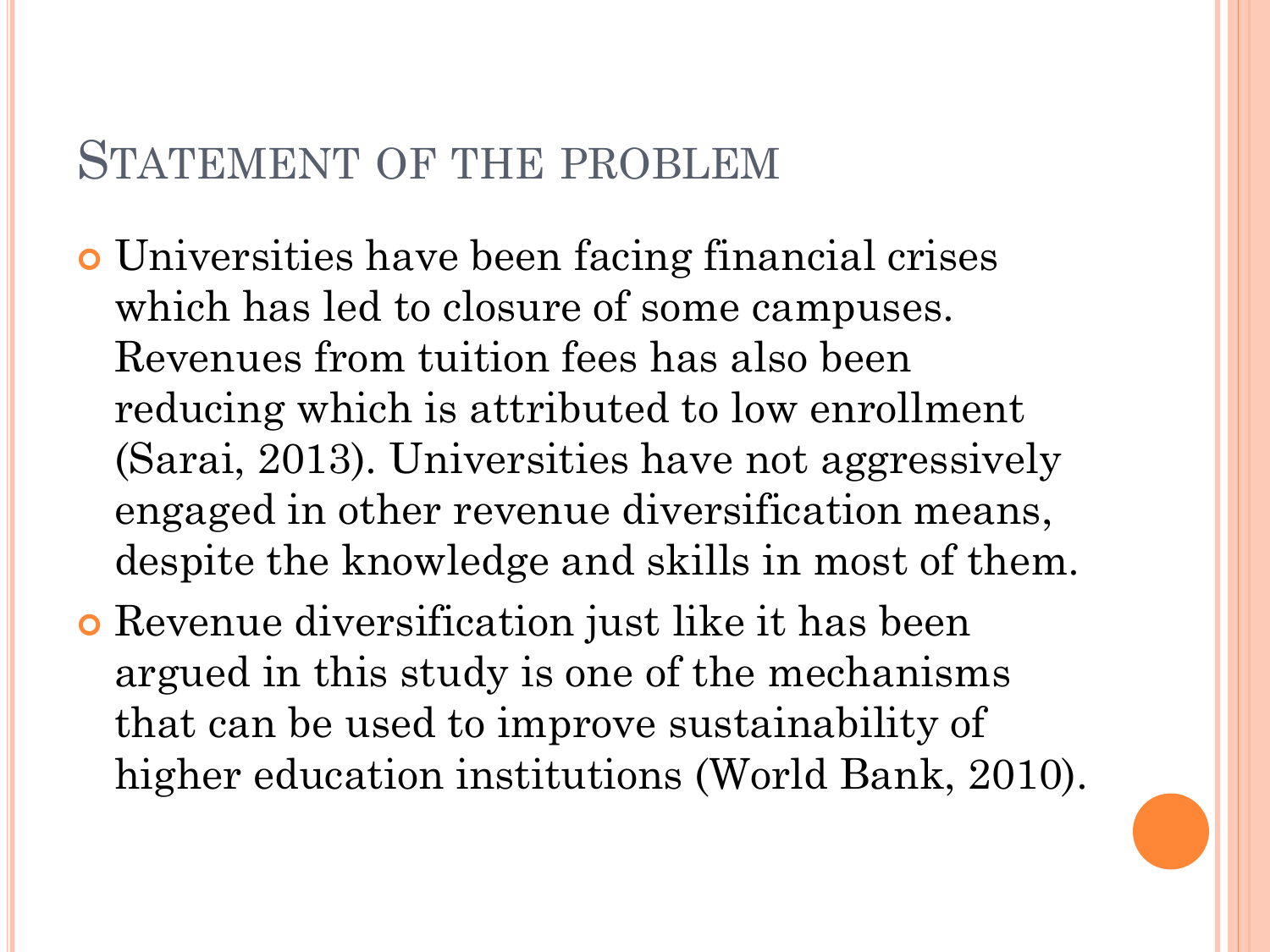#### OBJECTIVES OF THE STUDY

- To examine the extent of revenue diversification in public universities.
- To explore the challenges of revenue diversification in public universities.
- To determine the policies that influence revenue diversification in public universities.
- To examine the remedies of challenges regarding revenue diversification in public universities.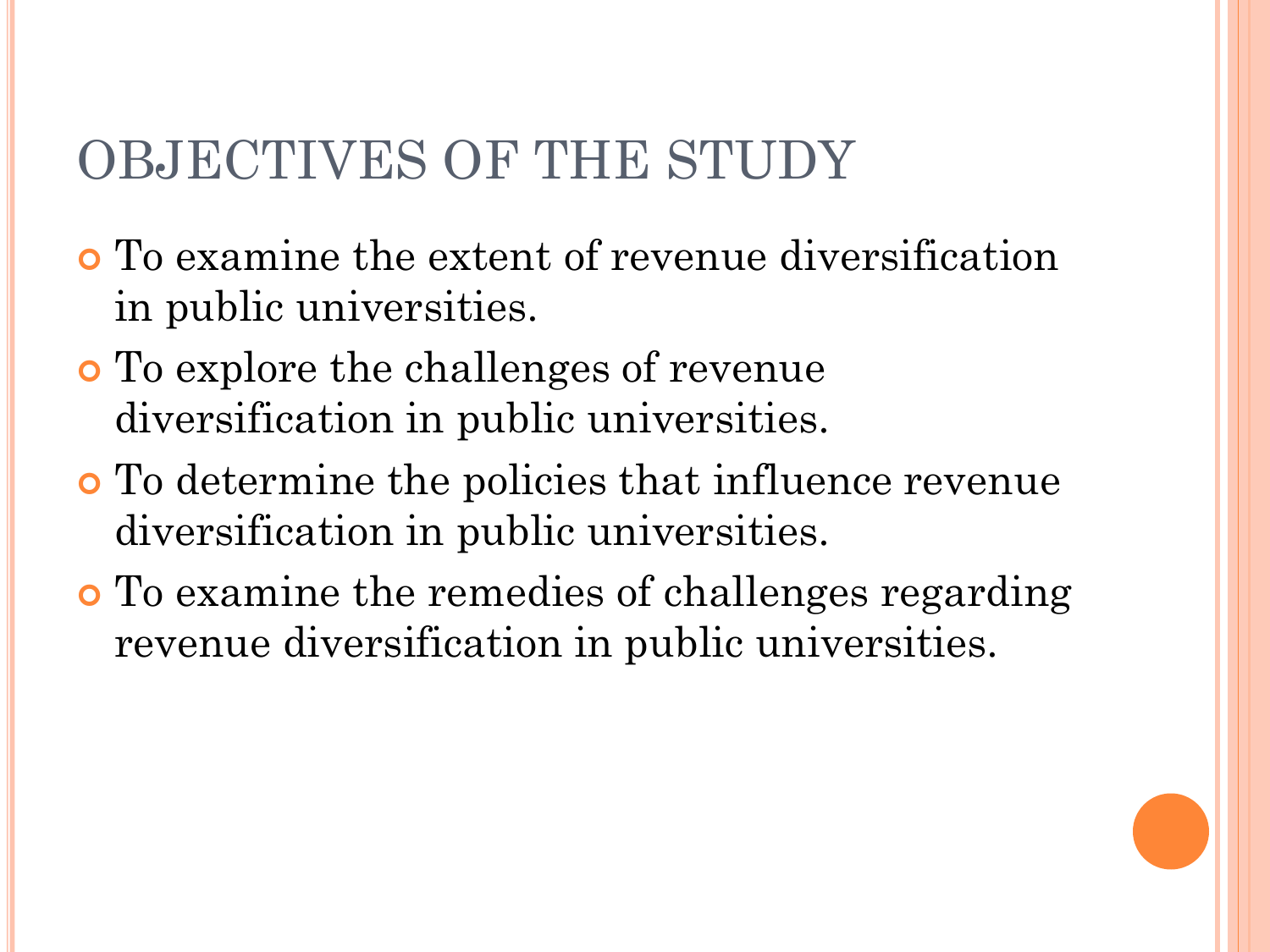#### RESEARCH METHODOLOGY

- This study used mixed research design, this approach complements quantitative or qualitative strategies.
- **•** The reason for the above method is basically due to the complementary aspect of both quantitative and qualitative method.
- The data collection tools included questionnaires and interviews.
- The study targeted 400 respondents consisting of Lecturers, administrators and head of departments.
- According to Kothari (2004), a good sample size covers the range 10-30% of the population, therefore the study sampled 120 respondents and purposive sampling method was used to get the respondents.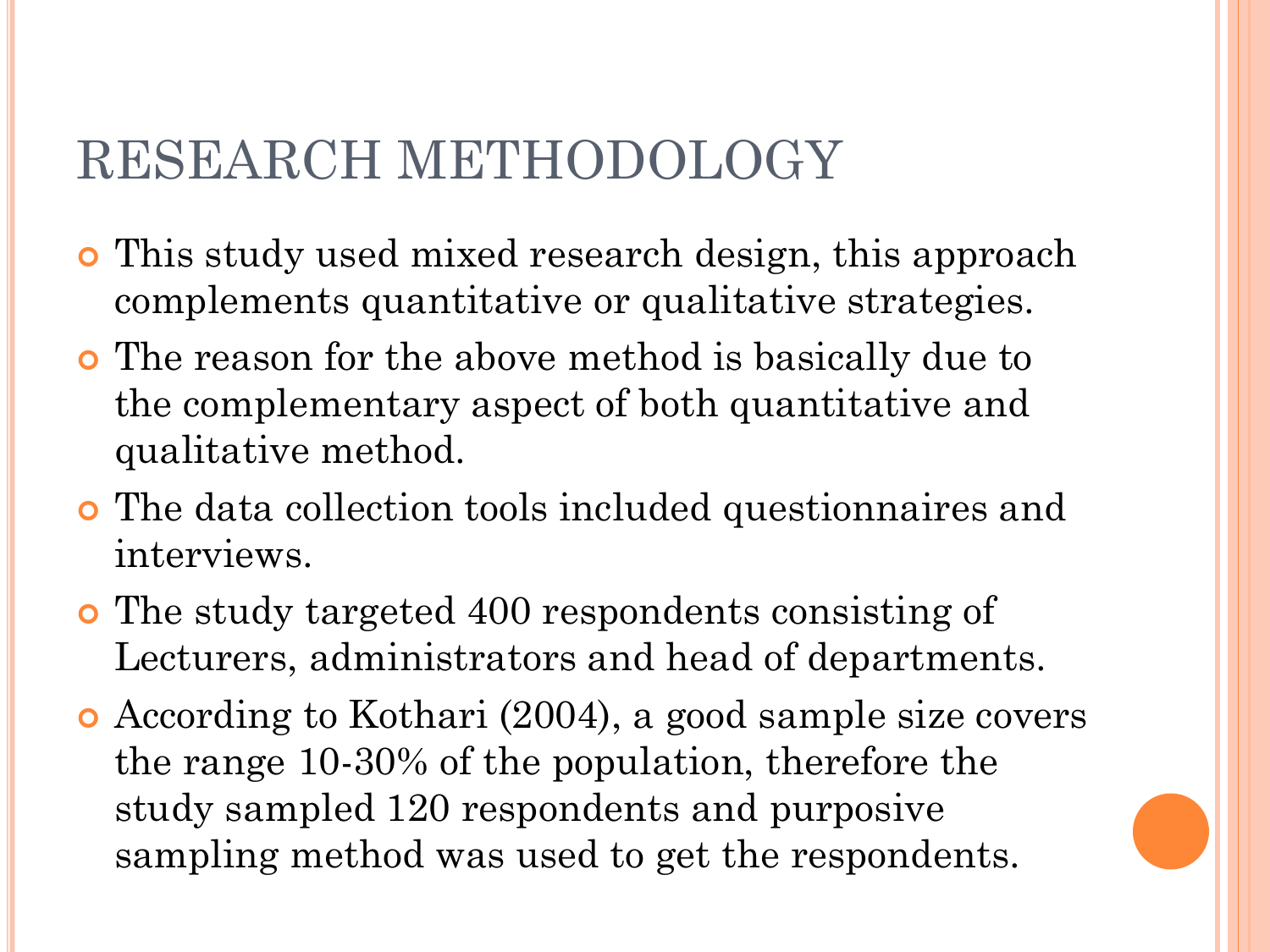## FINDINGS AND DISCUSSIONS

- The study found out that Kisii University has engaged mostly in partnership with third parties such as alumni which has helped in raising funds.
- The study also found out that the university is also partnering with NGOs to help in raising funds.
- The university is allowing other third parties to use its resources and it return they get revenues.
- The University has also been engaging in research consultancies which help to generate extra income.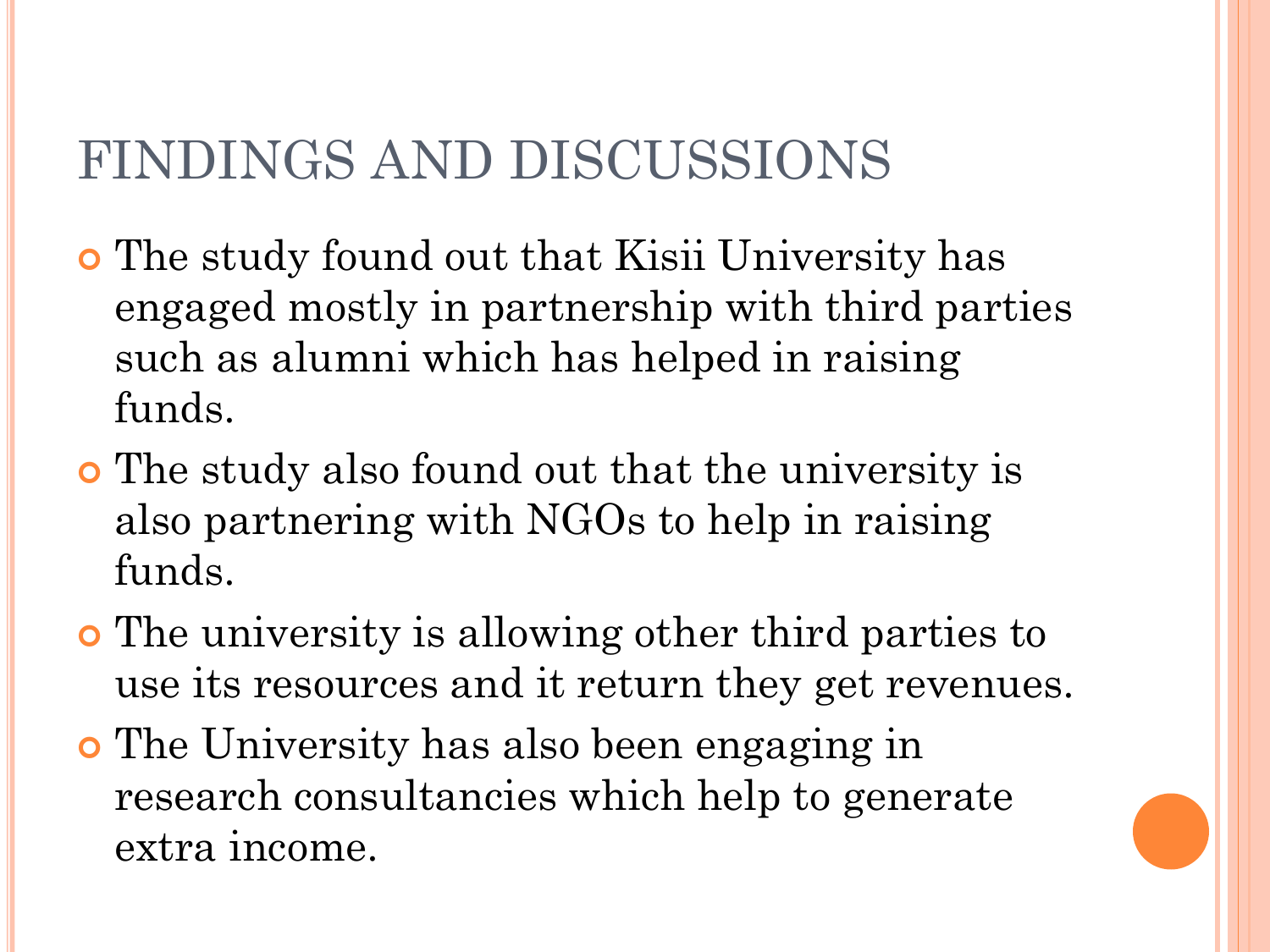## CONTINUATION

- The study found out that the policies in regard to revenue diversification are still few in the university where the study was based it was found that:
- Lecturers and departments are encouraged to participate in research consultancies however there is no clear policy in regard to income generating activities.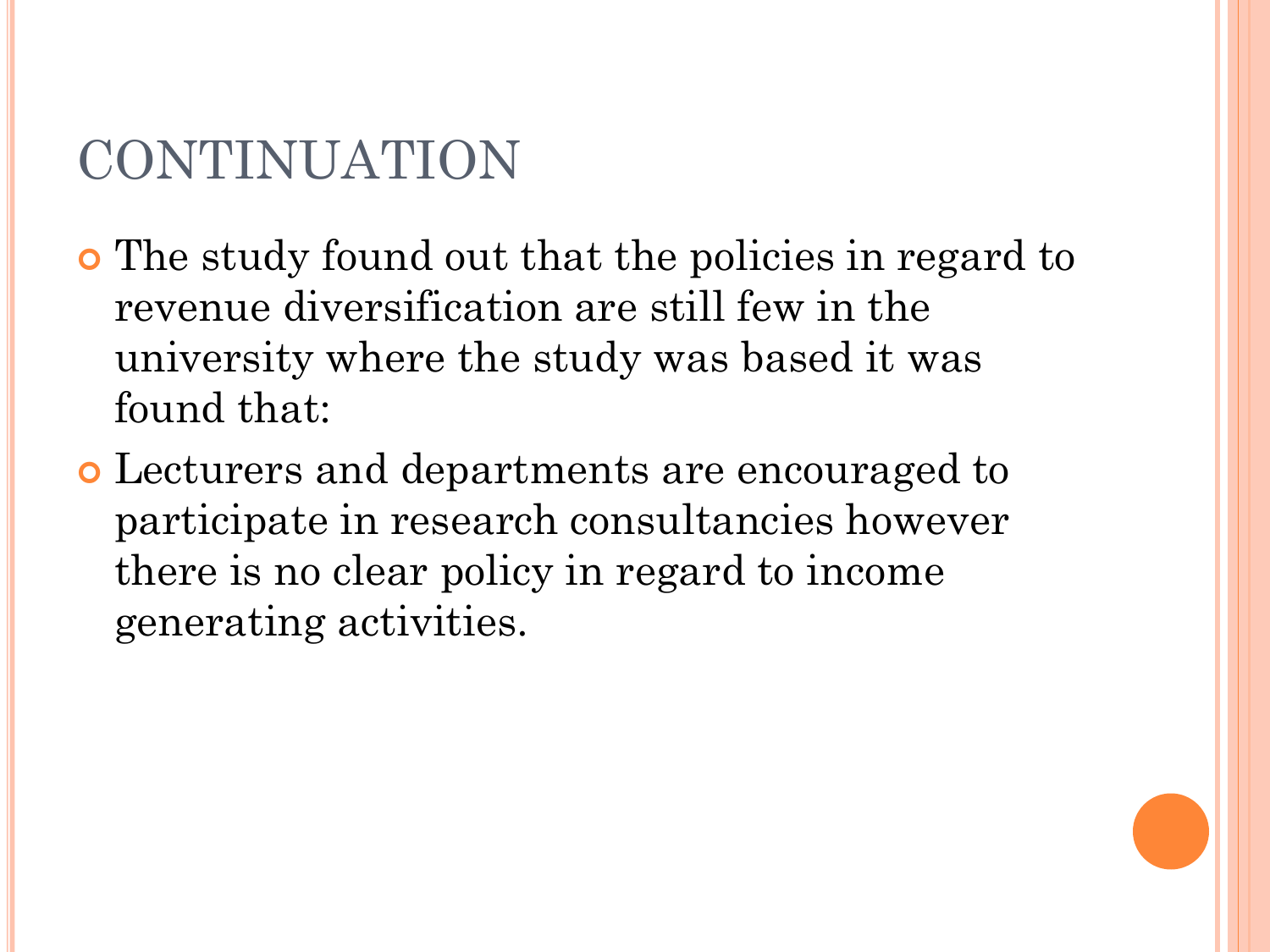## CONTINUATION

- Main constraints facing revenue diversification Initiatives.
- It was noted that most of the problems affecting revenue-generating initiatives are attributed to the existing management structure of public universities, which are managed as government parastatals.
- **o** The specific constraints affecting revenue diversification initiatives in these institutions include inadequate operational capital, using unskilled management, lack of internal autonomy due to centralized management systems, shortage of skilled manpower in areas such as information technology, lack of direct access to the revenue generated and low staff morale.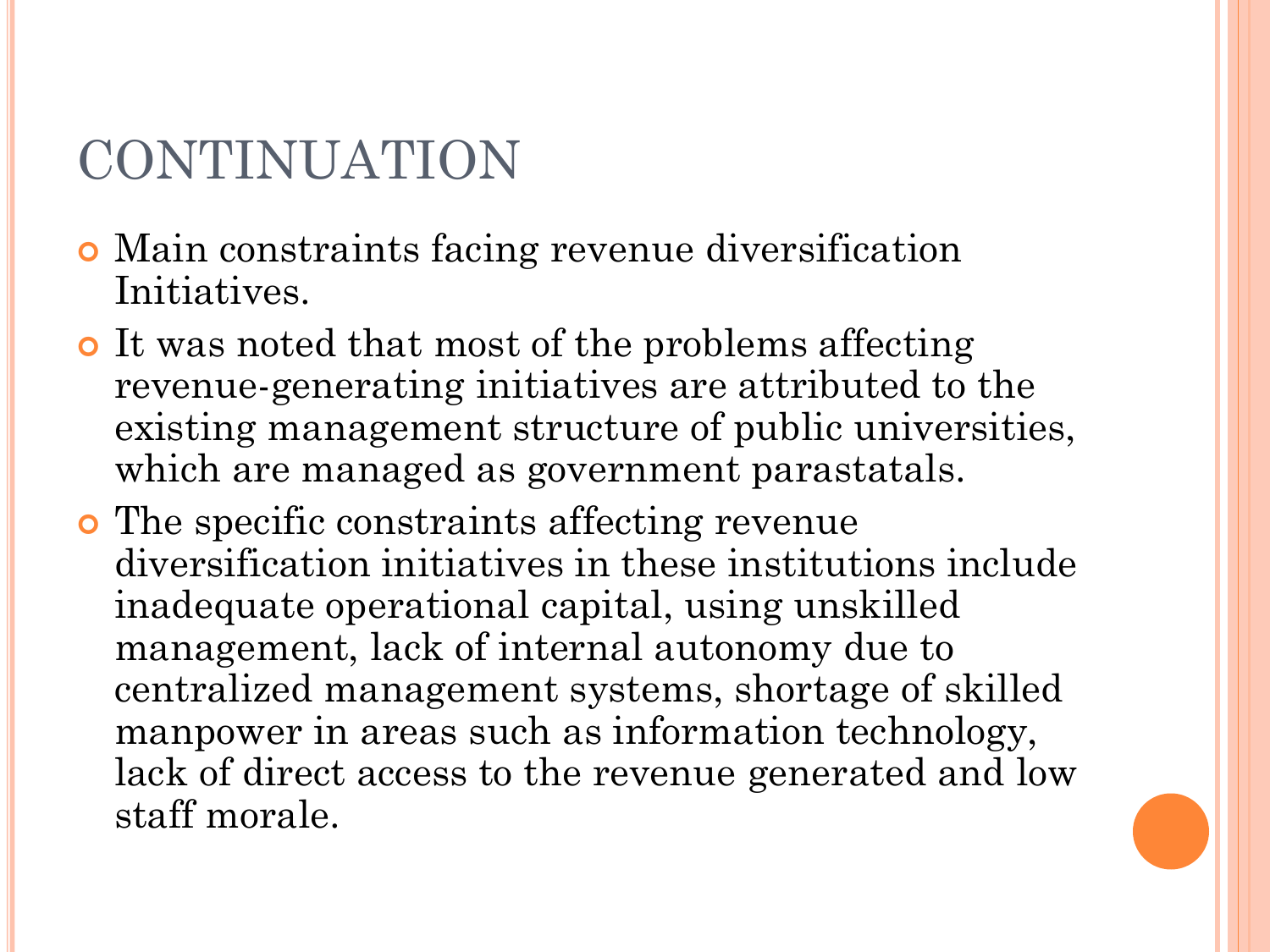- Possible Remedies to the Constraints and Future Directions of Revenue Diversification Initiatives in Public Universities
- a. To address these problems, public universities, like other non-profit organizations, should restructure their management practices in order to adopt innovative strategies in their activities and programs.
- b. Where feasible, prospective investors should be invited by public universities for joint investment ventures using available institutional resources
- . c. Further revenue diversification ought to be undertaken to include other sources of revenue that, hitherto, have not been exploited such as Alumni associations.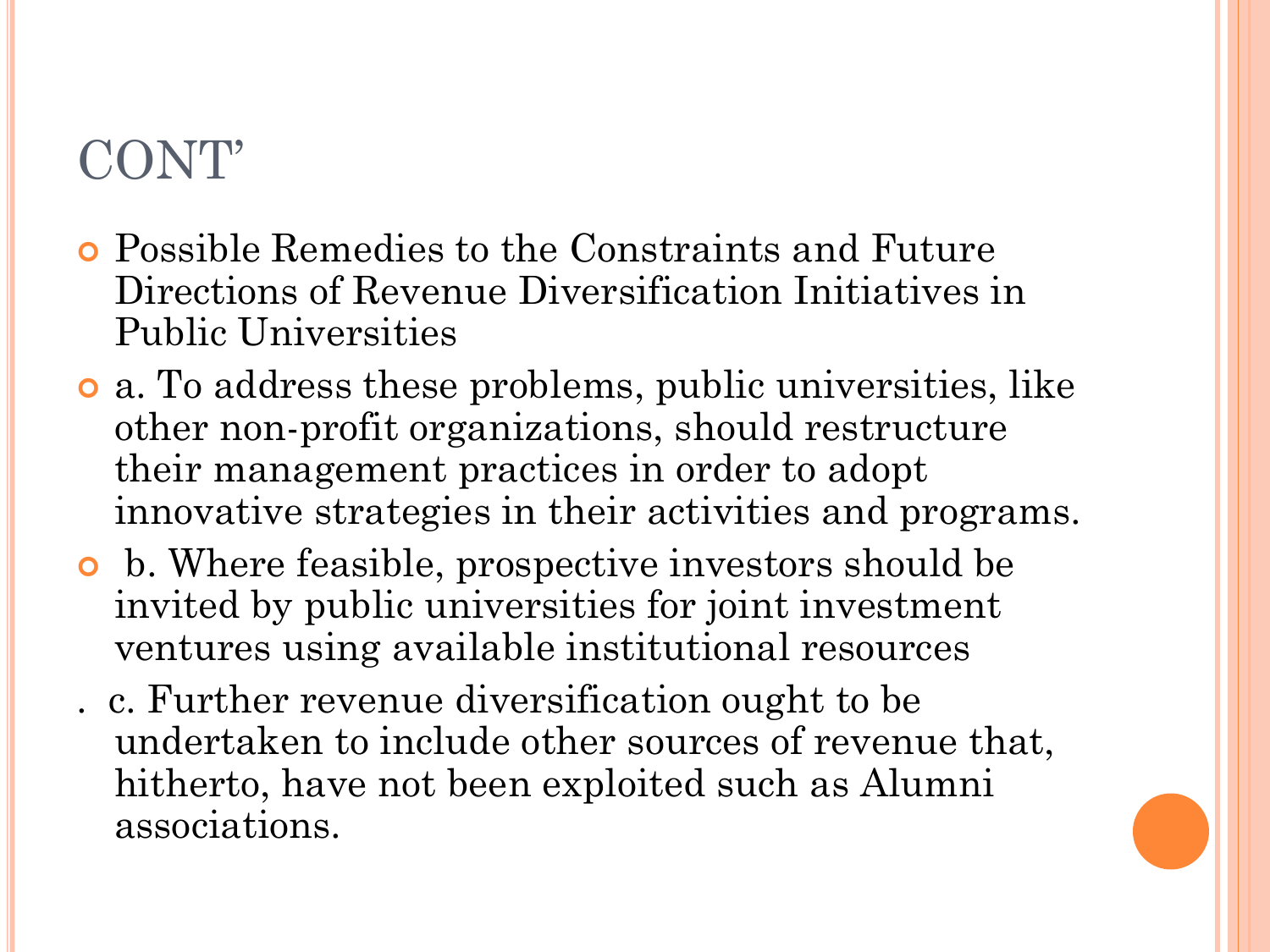## RECOMMENDATIONS

- The following important factors are associated with successful revenue diversification in public universities:
- a. Adoption of innovative management strategies. b. Educating all stakeholders and consensus building.
- c. Governmental support of the revenue diversification process.
- d. The ability of public universities to exploit their natural strengths, specific expertise and comparative advantage for revenue generation.